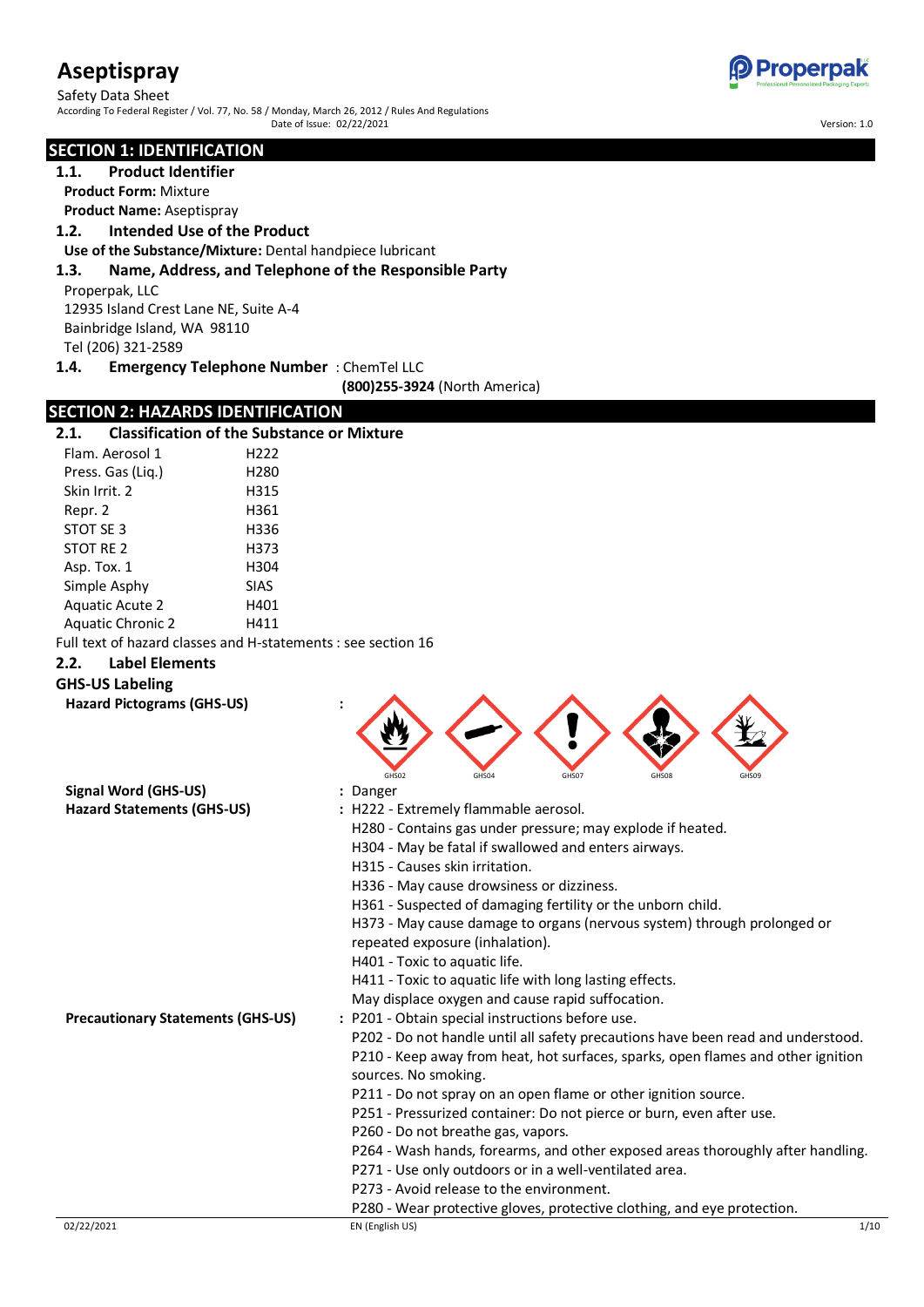

Safety Data Sheet According to Federal Register / Vol. 77, No. 58 / Monday, March 26, 2012 / Rules and Regulations

> P301+P310 - If swallowed: Immediately call a poison center or doctor. P302+P352 - If on skin: Wash with plenty of water. P304+P340 - If inhaled: Remove person to fresh air and keep at rest in a position comfortable for breathing. P308+P313 - If exposed or concerned: Get medical advice/attention. P312 - Call a poison center or doctor if you feel unwell. P314 - Get medical advice/attention if you feel unwell. P321 - Specific treatment (see section 4 on this SDS). P331 - Do NOT induce vomiting. P332+P313 - If skin irritation occurs: Get medical advice/attention. P362+P364 - Take off contaminated clothing and wash it before reuse. P391 - Collect spillage. P403+P233 - Store in a well-ventilated place. Keep container tightly closed. P405 - Store locked up. P410+P403 - Protect from sunlight. Store in a well-ventilated place. P410+P412 - Protect from sunlight. Do not expose to temperatures exceeding 50 °C/122 °F. P501 - Dispose of contents/container in accordance with local, regional, national,

#### **2.3. Other Hazards**

Exposure may aggravate pre-existing eye, skin, or respiratory conditions. Contact with gas escaping the container can cause frostbite.

and international regulations.

#### **2.4. Unknown Acute Toxicity (GHS-US)**

No data available

#### **SECTION 3: COMPOSITION/INFORMATION ON INGREDIENTS**

#### **3.1. Substance**

### Not applicable

#### **3.2. Mixture**

| <b>Name</b>            | <b>Product Identifier</b> | %         | <b>GHS US classification</b>                                                                                                          |
|------------------------|---------------------------|-----------|---------------------------------------------------------------------------------------------------------------------------------------|
| Proprietary Compound 1 | (CAS-No.) Trade Secret    | $30 - 60$ | Flam. Liq. 3, H226<br>Skin Irrit. 2, H315<br>STOT SE 3, H336<br>Asp. Tox. 1, H304<br>Aquatic Acute 2, H401<br>Aquatic Chronic 2, H411 |
| Proprietary Compound 2 | (CAS-No.) Trade Secret    | $10 - 30$ | Asp. Tox. 1, H304                                                                                                                     |
| Proprietary Compound 3 | (CAS-No.) Trade Secret    | $10 - 30$ | Simple Asphy, SIAS<br>Flam. Gas 1, H220<br>Press. Gas (Liq.), H280                                                                    |
| Proprietary Compound 4 | (CAS-No.) Trade Secret    | $5 - 10$  | Simple Asphy, SIAS<br>Flam. Gas 1, H220<br>Press. Gas (Liq.), H280                                                                    |
| Proprietary Compound 5 | (CAS-No.) Trade Secret    | $5 - 10$  | Simple Asphy, SIAS<br>Flam. Gas 1, H220<br>Press. Gas (Liq.), H280                                                                    |
| Proprietary Compound 6 | (CAS-No.) Trade Secret    | $1 - 5$   | Flam. Liq. 1, H224<br>STOT SE 3, H336<br>Asp. Tox. 1, H304<br>Aquatic Acute 2, H401<br>Aquatic Chronic 2, H411                        |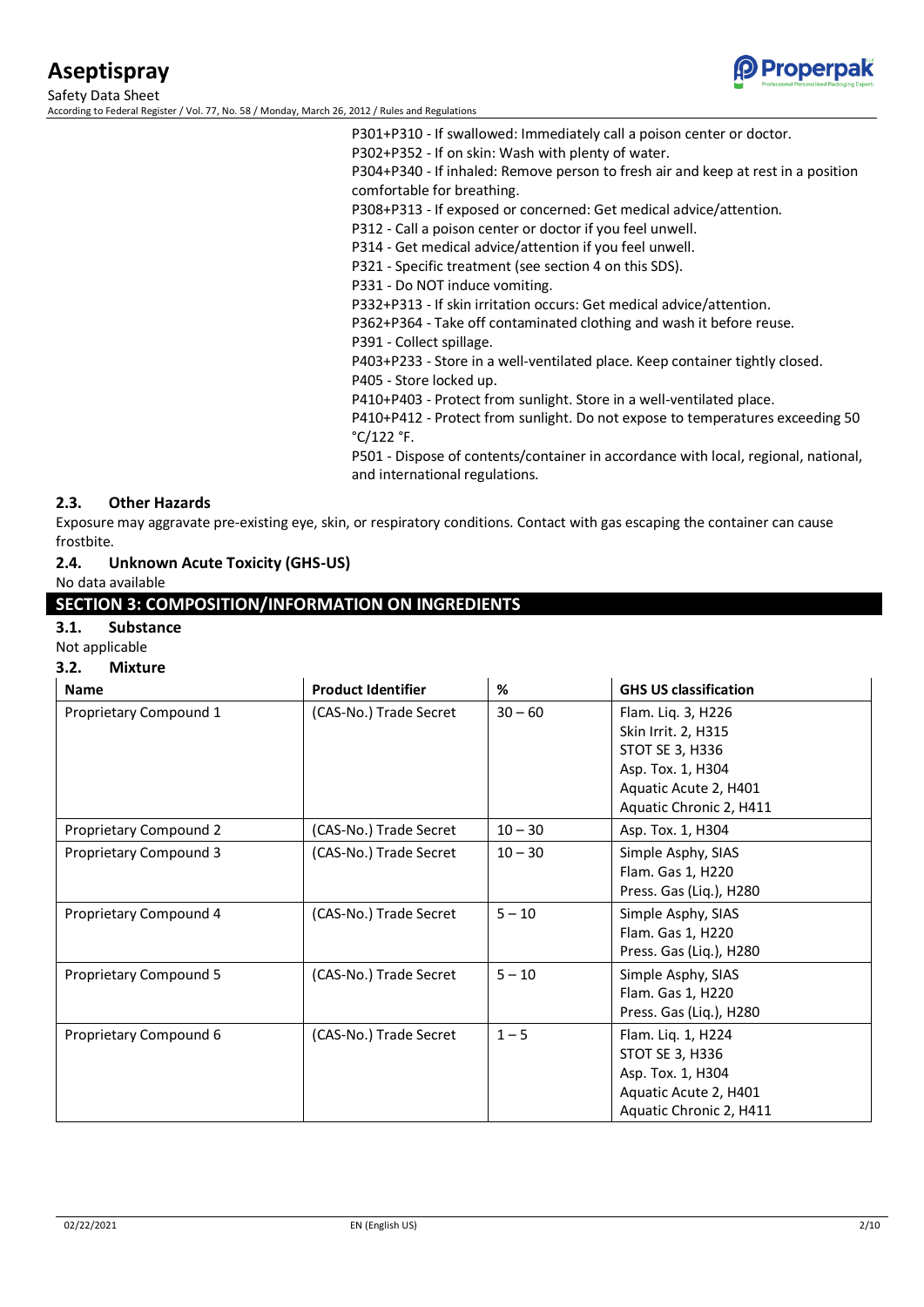Safety Data Sheet

According to Federal Register / Vol. 77, No. 58 / Monday, March 26, 2012 / Rules and Regulations



Full text of H-phrases: see section 16

The specific chemical identity and/or exact percentage of composition have been withheld as a trade secret [29 CFR 1910.1200]. **SECTION 4: FIRST AID MEASURES**

#### **4.1. Description of First-aid Measures**

**First-aid Measures General:** Never give anything by mouth to an unconscious person. If you feel unwell, seek medical advice (show the label where possible).

**First-aid Measures After Inhalation:** Obtain medical attention if breathing difficulty persists. First, take proper precautions to ensure your own safety before attempting rescue (e.g. wear appropriate respiratory protective equipment, use the buddy system), then remove the exposed person to fresh air. Keep at rest in a position comfortable for breathing.

**First-aid Measures After Skin Contact:** For brief contact with a small amount: Rewarm with body heat. Get immediate medical advice/attention. For extensive contact or a large amount: Immediately call a poison center/doctor and follow their advice. Specific treatment is urgent, incorrect first-aid practices will aggravate the injury. Protect affected area with a loose cover until proper medical treatment is received. Immediately remove contaminated clothing. If exposed or concerned: Get medical advice/attention. Immediately drench affected area with water for at least 15 minutes.

**First-aid Measures After Eye Contact:** Remove contact lenses, if present and easy to do. Continue rinsing. Rinse cautiously with water for at least 15 minutes. Obtain medical attention if irritation develops or persists.

**First-aid Measures After Ingestion:** Do NOT induce vomiting. Rinse mouth. Immediately call a POISON CENTER or doctor/physician. If vomiting occurs, keep head below waistline.

#### **4.2. Most Important Symptoms and Effects Both Acute and Delayed**

**Symptoms/Injuries:** May cause frostbite on contact with the liquid. May cause drowsiness and dizziness. Suspected of damaging fertility or the unborn child. Causes skin irritation. May be fatal if swallowed and enters airways. Asphyxia by lack of oxygen: risk of death. May cause damage to organs (central nervous system) through prolonged or repeated exposure (inhalation). **Symptoms/Injuries After Inhalation:** High concentrations may cause central nervous system depression such as dizziness, vomiting, numbness, drowsiness, headache, and similar narcotic symptoms. In elevated concentrations may cause asphyxiation, central nervous system effects, and increased breathing rate. Symptoms of asphyxiation include headache, dizziness, rapid breathing, increased pulse, mood changes, tremors, cyanosis, muscular weakness, narcosis, numbness of the extremities,

unconsciousness and death.

**Symptoms/Injuries After Skin Contact:** Contact with gas/liquid escaping the container can cause frostbite and freeze burns. Redness, pain, swelling, itching, burning, dryness, and dermatitis.

**Symptoms/Injuries After Eye Contact:** Contact with gas/liquid escaping the container can cause frostbite, freeze burns, and permanent eye damage.

**Symptoms/Injuries After Ingestion:** Not considered a potential route of exposure, but contact with gas/liquid escaping the container can cause freeze burns and frostbite. Aspiration into the lungs can occur during ingestion or vomiting and may cause lung injury. If vomiting occurs spontaneously, keep head below hips to prevent aspiration.

**Chronic Symptoms:** Suspected of damaging fertility or the unborn child. May cause damage to organs (central nervous system) through prolonged or repeated exposure (inhalation). Repeated or prolonged contact with skin may cause dermatitis.

#### **4.3. Indication of Any Immediate Medical Attention and Special Treatment Needed**

# If exposed or concerned, get medical advice and attention. If medical advice is needed, have product container or label at hand.

#### **SECTION 5: FIRE-FIGHTING MEASURES**

#### **5.1. Extinguishing Media**

**Suitable Extinguishing Media:** Water spray, fog, carbon dioxide (CO2), alcohol-resistant foam, dry chemical, or sand. **Unsuitable Extinguishing Media:** Do not use a heavy water stream. Use of heavy stream of water may spread fire.

#### **5.2. Special Hazards Arising From the Substance or Mixture**

**Fire Hazard:** Flammable aerosol.

**Explosion Hazard:** Container may explode in heat of fire. Heat may build pressure, rupturing closed containers, spreading fire and increasing risk of burns and injuries.

**Reactivity:** Reacts violently with strong oxidizers. Increased risk of fire or explosion.

Properpak<sup>"</sup>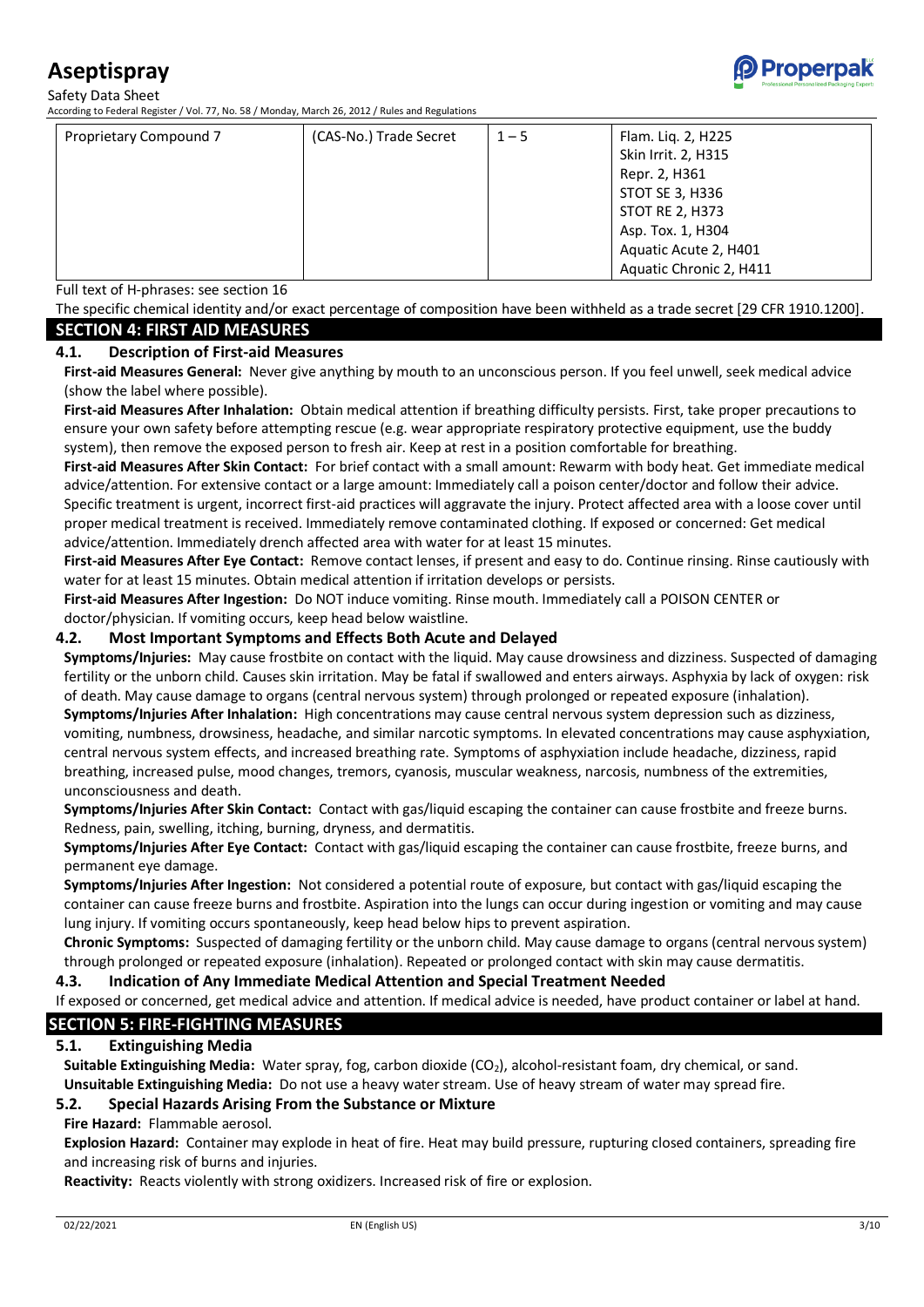Safety Data Sheet According to Federal Register / Vol. 77, No. 58 / Monday, March 26, 2012 / Rules and Regulations

# **5.3. Advice for Firefighters**

**Precautionary Measures Fire:** Exercise caution when fighting any chemical fire.

**Firefighting Instructions:** Use water spray or fog for cooling exposed containers. Fight fire remotely due to the risk of explosion. DO NOT fight fire when fire reaches containers. Evacuate area.

**Protection During Firefighting:** Do not enter fire area without proper protective equipment, including respiratory protection. **Hazardous Combustion Products:** Under fire conditions, may produce fumes, smoke, oxides of carbon and hydrocarbons.

# **Other Information:** Do not allow run-off from fire fighting to enter drains or water courses.

# **SECTION 6: ACCIDENTAL RELEASE MEASURES**

# **6.1. Personal Precautions, Protective Equipment and Emergency Procedures**

**General Measures:** Do not get in eyes, on skin, or on clothing. Do not breathe vapor, gas, mist or spray. Keep away from heat, hot surfaces, sparks, open flames, and other ignition sources. No smoking.

## **6.1.1. For Non-Emergency Personnel**

**Protective Equipment:** Use appropriate personal protective equipment (PPE).

**Emergency Procedures:** Evacuate unnecessary personnel. Stop leak if safe to do so.

## **6.1.2. For Emergency Personnel**

**Protective Equipment:** Equip cleanup crew with proper protection.

**Emergency Procedures:** Upon arrival at the scene, a first responder is expected to recognize the presence of dangerous goods, protect oneself and the public, secure the area, and call for the assistance of trained personnel as soon as conditions permit. Evacuate unnecessary personnel, isolate, and ventilate area. Eliminate ignition sources first, then ventilate the area.

# **6.2. Environmental Precautions**

Prevent entry to sewers and public waters. Avoid release to the environment. Collect spillage.

# **6.3. Methods and Materials for Containment and Cleaning Up**

**For Containment:** Contain any spills with dikes or absorbents to prevent migration and entry into sewers or streams. As an immediate precautionary measure, isolate spill or leak area in all directions.

**Methods for Cleaning Up:** Clean up spills immediately and dispose of waste safely. Transfer spilled material to a suitable container for disposal. Contact competent authorities after a spill. Stop the source of the release, if safe to do so. Consider the use of water spray to disperse vapors. Isolate the area until gas has dispersed. Ventilate and gas test area before entering.

## **6.4. Reference to Other Sections**

See Section 8 for exposure controls and personal protection and Section 13 for disposal considerations.

# **SECTION 7: HANDLING AND STORAGE**

# **7.1. Precautions for Safe Handling**

**Additional Hazards When Processed:** Do not pressurize, cut, or weld containers. Ruptured cylinders may rocket. Pressurized container: may burst if heated. Do not pierce or burn, even after use. Asphyxiating gas at high concentrations.

**Precautions for Safe Handling:** Do not handle until all safety precautions have been read and understood. Do not get in eyes, on skin, or on clothing. Do not spray on an open flame or other ignition source. Do not breathe gas. Wash hands and other exposed areas with mild soap and water before eating, drinking or smoking and when leaving work. Obtain special instructions before use.

**Hygiene Measures:** Handle in accordance with good industrial hygiene and safety procedures.

# **7.2. Conditions for Safe Storage, Including Any Incompatibilities**

**Technical Measures:** Comply with applicable regulations. Proper grounding procedures to avoid static electricity should be followed.

**Storage Conditions:** Store in a dry, cool place. Keep/Store away from direct sunlight, extremely high or low temperatures and incompatible materials. Store locked up/in a secure area. Keep only in the original container in a cool, well ventilated place away from ignition sources. Protect from sunlight. Do not expose to temperatures exceeding 50°C/ 122°F.

**Incompatible Materials:** Strong alkalis. Strong acids. Strong oxidizers such as chlorates, bromates, and nitrates.

# **7.3. Specific End Use(s)**

Dental handpiece lubricant

# **SECTION 8: EXPOSURE CONTROLS/PERSONAL PROTECTION**

## **8.1. Control Parameters**

For substances listed in section 3 that are not listed here, there are no established exposure limits from the manufacturer, supplier, importer, or the appropriate advisory agency including: ACGIH (TLV), AIHA (WEEL), NIOSH (REL), or OSHA (PEL).

| <b>Proprietary Compound 2</b> |                                            |                                                          |
|-------------------------------|--------------------------------------------|----------------------------------------------------------|
|                               | USA ACGIH   ACGIH OEL TWA                  | 5 mg/m <sup>3</sup> (mist)                               |
| <b>Proprietary Compound 3</b> |                                            |                                                          |
|                               | <b>USA ACGIH</b>   ACGIH chemical category | Simple asphyxiant See Appendix F: Minimal Oxygen Content |
|                               |                                            |                                                          |

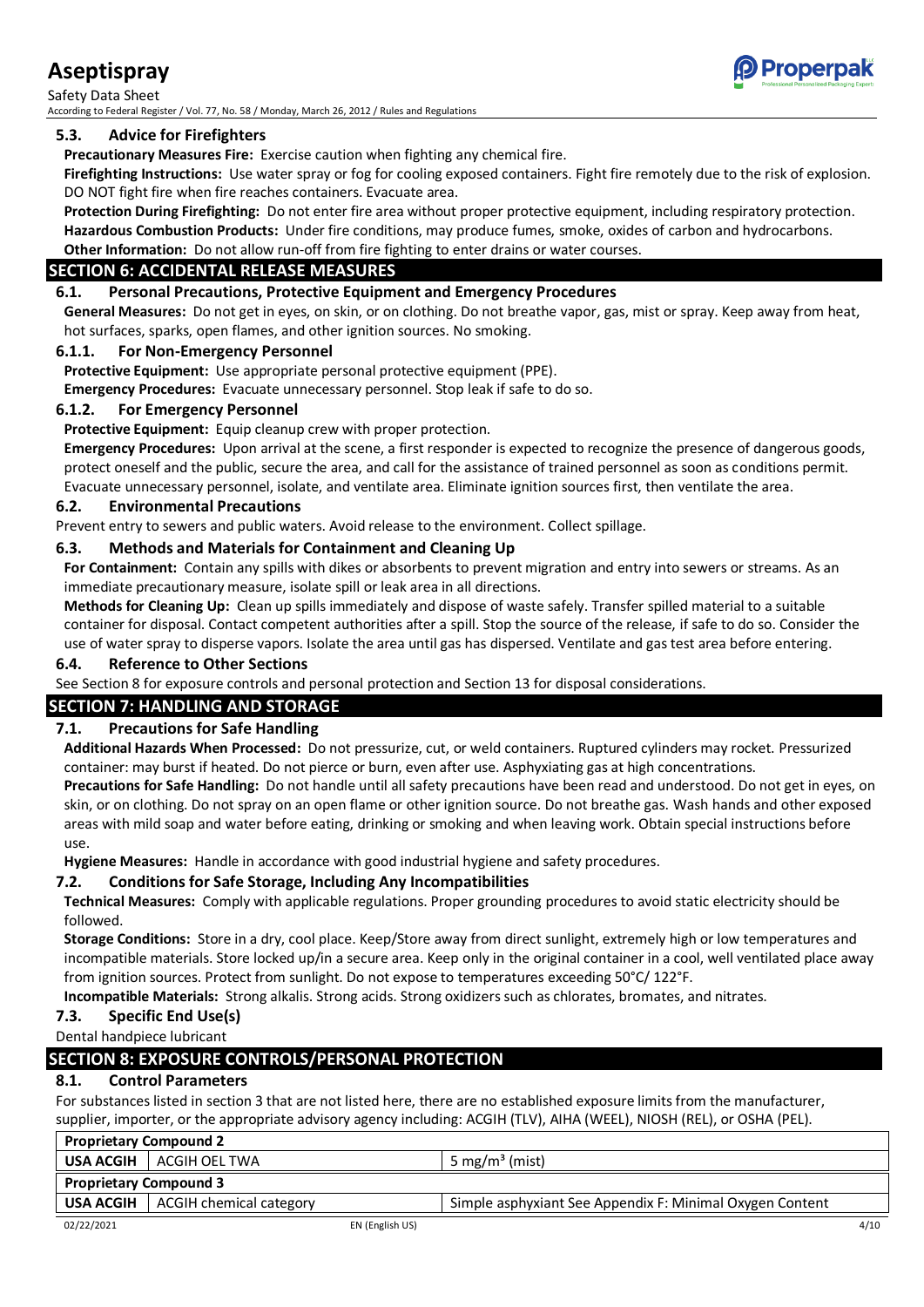Safety Data Sheet

According to Federal Register / Vol. 77, No. 58 / Monday, March 26, 2012 / Rules and Regulations

| <b>USA NIOSH</b>              | NIOSH REL (TWA)                | 1800 mg/m <sup>3</sup>                                               |
|-------------------------------|--------------------------------|----------------------------------------------------------------------|
| <b>USA NIOSH</b>              | NIOSH REL TWA [ppm]            | 1000 ppm                                                             |
| <b>USA IDLH</b>               | IDLH [ppm]                     | 2100 ppm (10% LEL)                                                   |
| <b>USA OSHA</b>               | OSHA PEL (TWA) [1]             | 1800 mg/m <sup>3</sup>                                               |
| <b>USA OSHA</b>               | OSHA PEL (TWA) [2]             | 1000 ppm                                                             |
| <b>Proprietary Compound 4</b> |                                |                                                                      |
| <b>USA ACGIH</b>              | ACGIH OEL STEL [ppm]           | 1000 ppm (explosion hazard (Butane, isomers)                         |
| <b>USA NIOSH</b>              | NIOSH REL (TWA)                | 1900 mg/m <sup>3</sup>                                               |
| <b>USA NIOSH</b>              | NIOSH REL TWA [ppm]            | 800 ppm                                                              |
| <b>USA IDLH</b>               | IDLH [ppm]                     | 1600 ppm (>10% LEL)                                                  |
| <b>Proprietary Compound 5</b> |                                |                                                                      |
| <b>USA ACGIH</b>              | ACGIH OEL STEL [ppm]           | 1000 ppm (explosion hazard (Butane, isomers)                         |
| <b>USA NIOSH</b>              | NIOSH REL (TWA)                | 1900 mg/m <sup>3</sup>                                               |
| <b>USA NIOSH</b>              | NIOSH REL TWA [ppm]            | 800 ppm                                                              |
| <b>Proprietary Compound 6</b> |                                |                                                                      |
| <b>USA ACGIH</b>              | ACGIH OEL TWA [ppm]            | 1000 ppm (Pentane, all isomers)                                      |
| <b>USA NIOSH</b>              | NIOSH REL (TWA)                | 350 mg/m $3$                                                         |
| <b>USA NIOSH</b>              | NIOSH REL TWA [ppm]            | 120 ppm                                                              |
| <b>USA NIOSH</b>              | NIOSH REL (Ceiling)            | 1800 mg/m <sup>3</sup>                                               |
| <b>USA NIOSH</b>              | NIOSH REL C [ppm]              | 610 ppm                                                              |
| <b>USA IDLH</b>               | IDLH [ppm]                     | 1500 ppm (10% LEL)                                                   |
| <b>USA OSHA</b>               | OSHA PEL (TWA) [1]             | 2950 mg/m <sup>3</sup>                                               |
| <b>USA OSHA</b>               | OSHA PEL (TWA) [2]             | 1000 ppm                                                             |
| <b>Proprietary Compound 7</b> |                                |                                                                      |
| <b>USA ACGIH</b>              | ACGIH OEL TWA [ppm]            | 50 ppm                                                               |
| <b>USA ACGIH</b>              | <b>ACGIH chemical category</b> | Skin - potential significant contribution to overall exposure by the |
|                               |                                | cutaneous route                                                      |
| <b>USA ACGIH</b>              | BEI (BLV)                      | 0.5 mg/l Parameter: 2,5-Proprietary Compound 7dione without          |
|                               |                                | hydrolysis - Medium: urine - Sampling time: end of shift             |
| <b>USA NIOSH</b>              | NIOSH REL (TWA)                | 180 mg/m $3$                                                         |
| <b>USA NIOSH</b>              | NIOSH REL TWA [ppm]            | 50 ppm                                                               |
| <b>USA IDLH</b>               | IDLH [ppm]                     | 1100 ppm (10% LEL)                                                   |
| <b>USA OSHA</b>               | OSHA PEL (TWA) [1]             | 1800 mg/m <sup>3</sup>                                               |
| <b>USA OSHA</b>               | OSHA PEL (TWA) [2]             | 500 ppm                                                              |

**8.2. Exposure Controls**

**Appropriate Engineering Controls :** Emergency eye wash fountains and safety showers should be available in the immediate vicinity of any potential exposure. Ensure adequate ventilation, especially in confined areas. Ensure all national/local regulations are observed. Use explosion-proof equipment. Gas detectors should be used when flammable gases or vapors may be released. Proper grounding procedures to avoid static electricity should be followed. Oxygen detectors should be used when asphixiating gases may be released.

**Personal Protective Equipment :** Gloves. Protective clothing. Protective goggles. Insufficient ventilation: wear respiratory protection. Respiratory protection of the dependent type.



**Materials for Protective Clothing :** Chemically resistant materials and fabrics. Wear fire/flame resistant/retardant clothing.

- **Hand Protection :** Wear protective gloves. If material is cold, wear thermally resistant protective gloves.
- **Eye and Face Protection :** Chemical safety goggles.
- **Skin and Body Protection :** Wear suitable protective clothing.

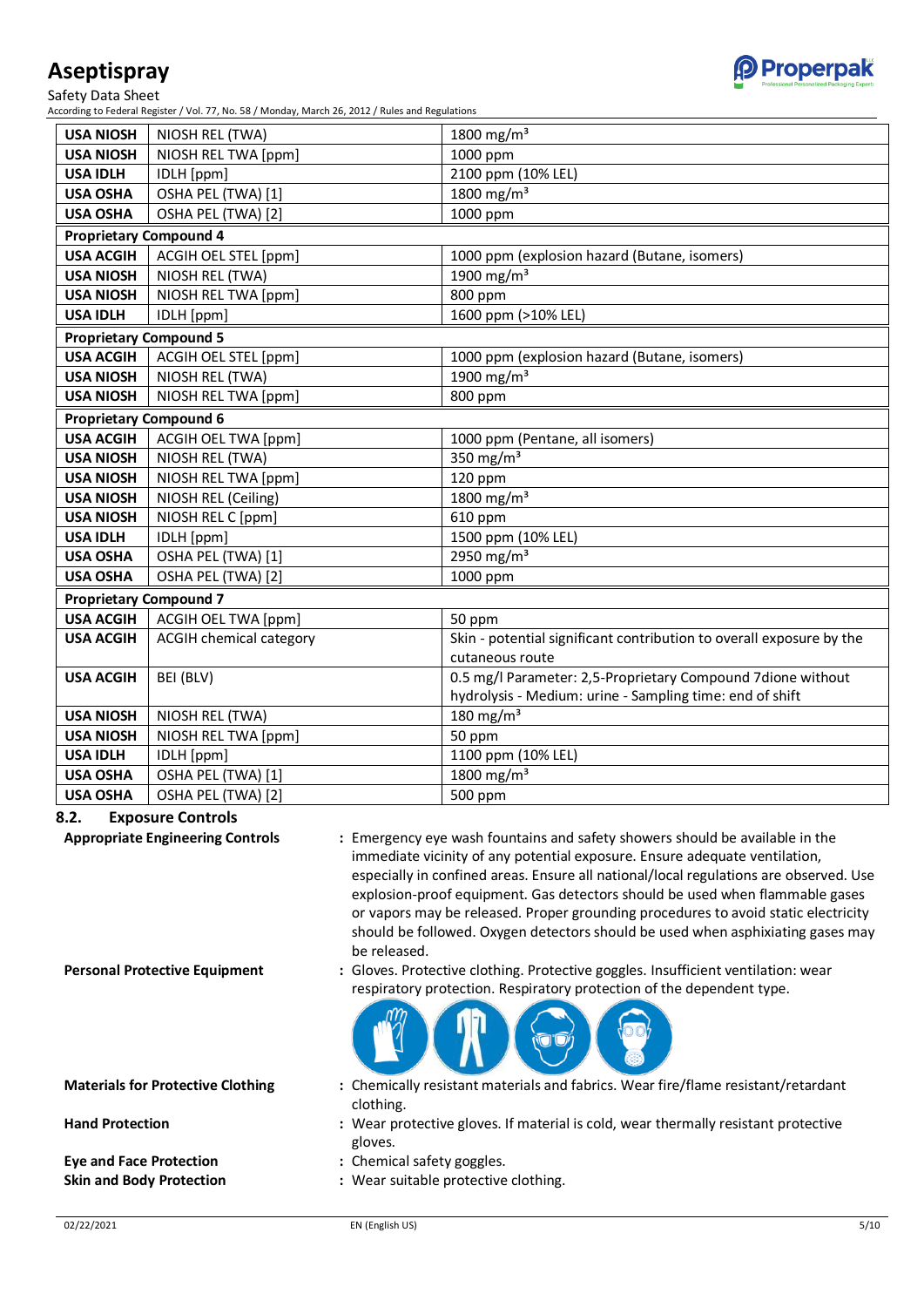02/22/2021 EN (English US) 6/10

# **Aseptispray**

Safety Data Sheet

According to Federal Register / Vol. 77, No. 58 / Monday, March 26, 2012 / Rules and Regulations

| <b>Respiratory Protection</b>                                        | : Use a NIOSH-approved self-contained breathing apparatus whenever exposure may |  |
|----------------------------------------------------------------------|---------------------------------------------------------------------------------|--|
|                                                                      | exceed established Occupational Exposure Limits.                                |  |
| <b>Thermal Hazard Protection</b>                                     | : Wear thermally resistant protective clothing.                                 |  |
| <b>Other Information</b>                                             | : When using, do not eat, drink or smoke.                                       |  |
| <b>SECTION 9: PHYSICAL AND CHEMICAL PROPERTIES</b>                   |                                                                                 |  |
| <b>Information on Basic Physical and Chemical Properties</b><br>9.1. |                                                                                 |  |
| <b>Physical State</b>                                                | : Liquid                                                                        |  |
| Appearance                                                           | : Clear, colorless                                                              |  |
| Odor                                                                 | : Solvent                                                                       |  |
| <b>Odor Threshold</b>                                                | : No data available                                                             |  |
| pH                                                                   | : No data available                                                             |  |
| <b>Evaporation Rate</b>                                              | : No data available                                                             |  |
| <b>Melting Point</b>                                                 | : > -130 °C (-202 °F)                                                           |  |
| <b>Freezing Point</b>                                                | : No data available                                                             |  |
| <b>Boiling Point</b>                                                 | : $58.33 °C (136.99 °F)$                                                        |  |
| <b>Flash Point</b>                                                   | : > -17 °C (1.4 °F)                                                             |  |
| <b>Auto-ignition Temperature</b>                                     | : $225 °C (437 °F)$                                                             |  |
| <b>Decomposition Temperature</b>                                     | : No data available                                                             |  |
| Flammability (solid, gas)                                            | Not applicable                                                                  |  |
| <b>Vapor Pressure</b>                                                | No data available                                                               |  |
| Relative Vapor Density at 20°C                                       | No data available                                                               |  |
| <b>Relative Density</b>                                              | : No data available                                                             |  |
| <b>Density</b>                                                       | : 5.491 g/cm <sup>3</sup>                                                       |  |
| Solubility                                                           | No data available                                                               |  |
| <b>Partition Coefficient: N-Octanol/Water</b>                        | : No data available                                                             |  |
| <b>Viscosity</b>                                                     | : 3 cSt                                                                         |  |
| <b>Explosive Properties</b>                                          | : Contains gas under pressure; may explode if heated.                           |  |
| <b>Lower Flammable Limit</b>                                         | $: 0.8 \%$                                                                      |  |
| <b>Upper Flammable Limit</b>                                         | : 8.7%                                                                          |  |
| <b>Other Information</b><br>9.2.                                     |                                                                                 |  |
| <b>VOC Content</b>                                                   | : 67.91%                                                                        |  |
| <b>Gas Group</b>                                                     | : Press. Gas (Liq.)                                                             |  |

## **SECTION 10: STABILITY AND REACTIVITY**

**10.1. Reactivity:** Reacts violently with strong oxidizers. Increased risk of fire or explosion.

**10.2. Chemical Stability:** Contains gas under pressure; may explode if heated. Flammable aerosol. Pressurized container: may burst if heated.

**10.3. Possibility of Hazardous Reactions:** Hazardous polymerization will not occur.

**10.4. Conditions to Avoid:** Direct sunlight, extremely high or low temperatures, heat, hot surfaces, sparks, open flames, incompatible materials, and other ignition sources.

**10.5. Incompatible Materials:** Strong alkalis. Strong acids. Strong oxidizers such as chlorates, bromates, and nitrates.

**10.6. Hazardous Decomposition Products:** Not expected to decompose under ambient conditions.

# **SECTION 11: TOXICOLOGICAL INFORMATION**

**11.1. Information on Toxicological Effects Acute Toxicity (Oral):** Not classified **Acute Toxicity (Dermal):** Not classified **Acute Toxicity (Inhalation):** Not classified

| <b>Proprietary Compound 1</b> |               |
|-------------------------------|---------------|
| <b>LD50 Oral Rat</b>          | > 5000 mg/kg  |
| <b>LD50 Dermal Rabbit</b>     | $>3160$ mg/kg |
| <b>LC50 Inhalation Rat</b>    | 73680 ppm/4h  |
| <b>Proprietary Compound 2</b> |               |
| LD50 Oral Rat                 | > 5000 mg/kg  |
| <b>Proprietary Compound 3</b> |               |

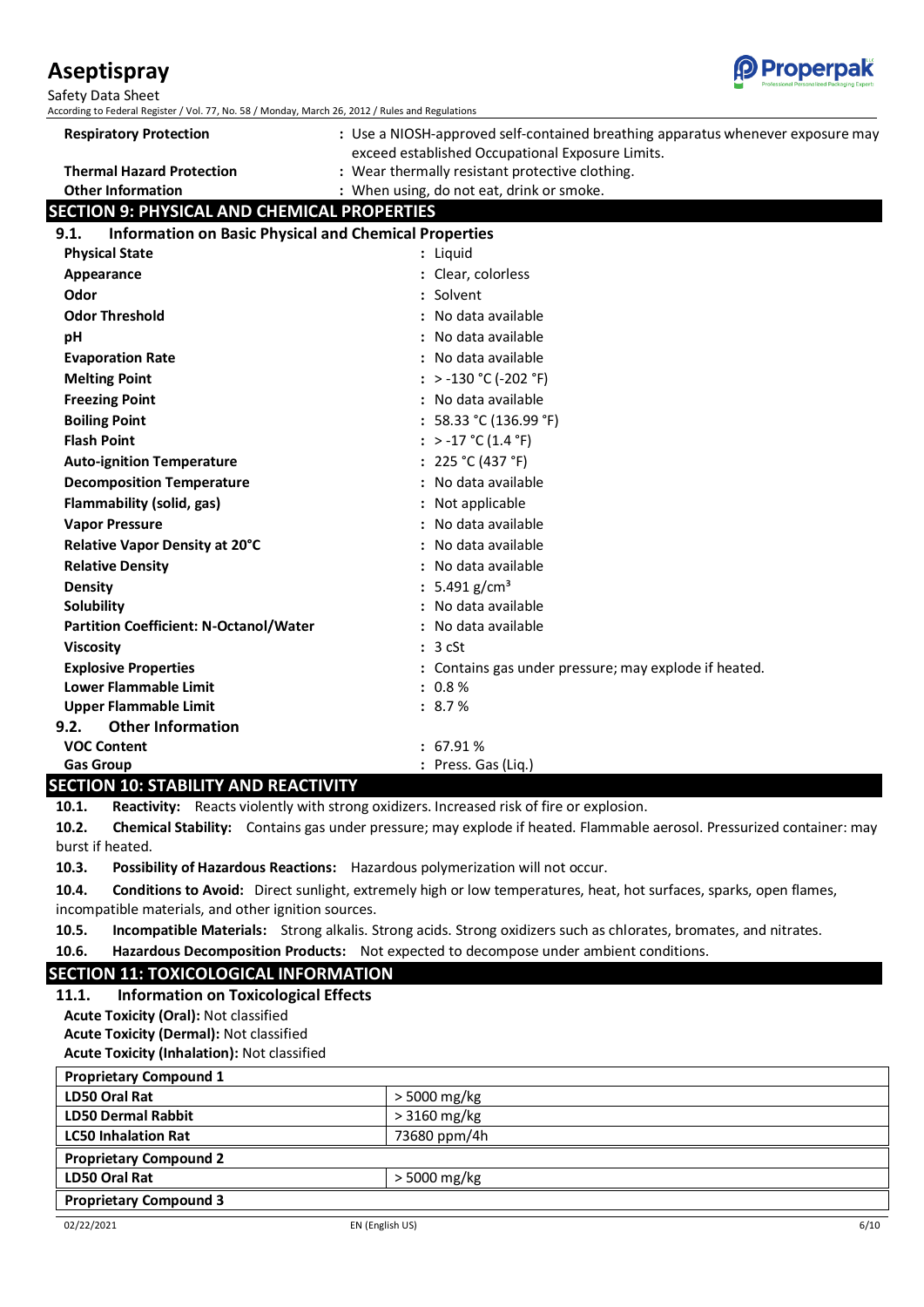Safety Data Sheet

According to Federal Register / Vol. 77, No. 58 / Monday, March 26, 2012 / Rules and Regulations

| <b>LC50 Inhalation Rat</b>    | > 800000 ppm (Exposure time: 15 min)         |
|-------------------------------|----------------------------------------------|
| <b>Proprietary Compound 4</b> |                                              |
| <b>LC50 Inhalation Rat</b>    | 30957 mg/m <sup>3</sup> (Exposure time: 4 h) |
| <b>Proprietary Compound 5</b> |                                              |
| <b>LC50 Inhalation Rat</b>    | 658 mg/l/4h                                  |
| <b>LC50 Inhalation Rat</b>    | 11000 ppm                                    |
| <b>Proprietary Compound 6</b> |                                              |
| LD50 Oral Rat                 | > 2000 mg/kg                                 |
| <b>LD50 Dermal Rabbit</b>     | 3000 mg/kg                                   |
| <b>LC50 Inhalation Rat</b>    | 364 g/m <sup>3</sup> (Exposure time: 4 h)    |
| <b>LC50 Inhalation Rat</b>    | $> 20$ mg/l/4h                               |
| <b>Proprietary Compound 7</b> |                                              |
| LD50 Oral Rat                 | 25 g/kg                                      |
| <b>LD50 Dermal Rabbit</b>     | 3000 mg/kg                                   |
| <b>LC50 Inhalation Rat</b>    | 169 mg/l/4h                                  |
| <b>LC50 Inhalation Rat</b>    | 48000 ppm/4h                                 |

**Skin Corrosion/Irritation:** Causes skin irritation.

**Serious Eye Damage/Irritation:** Not classified

**Respiratory or Skin Sensitization:** Not classified **Germ Cell Mutagenicity:** Not classified

**SECTION 12: ECOLOGICAL INFORMATION**

**Carcinogenicity:** Not classified

**Reproductive Toxicity:** Suspected of damaging fertility or the unborn child.

**Specific Target Organ Toxicity (Single Exposure):** May cause drowsiness or dizziness.

**Specific Target Organ Toxicity (Repeated Exposure):** May cause damage to organs through prolonged or repeated exposure.

**Aspiration Hazard:** May be fatal if swallowed and enters airways.

**Symptoms/Injuries After Inhalation:** High concentrations may cause central nervous system depression such as dizziness, vomiting, numbness, drowsiness, headache, and similar narcotic symptoms. In elevated concentrations may cause asphyxiation, central nervous system effects, and increased breathing rate. Symptoms of asphyxiation include headache, dizziness, rapid breathing, increased pulse, mood changes, tremors, cyanosis, muscular weakness, narcosis, numbness of the extremities, unconsciousness and death.

**Symptoms/Injuries After Skin Contact:** Contact with gas/liquid escaping the container can cause frostbite and freeze burns. Redness, pain, swelling, itching, burning, dryness, and dermatitis.

**Symptoms/Injuries After Eye Contact:** Contact with gas/liquid escaping the container can cause frostbite, freeze burns, and permanent eye damage.

**Symptoms/Injuries After Ingestion:** Not considered a potential route of exposure, but contact with gas/liquid escaping the container can cause freeze burns and frostbite. Aspiration into the lungs can occur during ingestion or vomiting and may cause lung injury. If vomiting occurs spontaneously, keep head below hips to prevent aspiration.

**Chronic Symptoms:** Suspected of damaging fertility or the unborn child. May cause damage to organs (central nervous system) through prolonged or repeated exposure (inhalation). Repeated or prolonged contact with skin may cause dermatitis.

#### 02/22/2021 EN (English US) 7/10 **12.1. Toxicity Ecology - General :** Toxic to aquatic life with long lasting effects. **Proprietary Compound 1 LC50 Fish 1** 8.2 mg/l (Exposure time: 96 h - Species: PimephaJes promelas [static]) **Proprietary Compound 2 LC50 Fish 1** > 10000 mg/l (Exposure time: 96 h - Species: Lepomis macrochirus) **Proprietary Compound 6 LC50 Fish 1** 9.87 mg/l (Exposure time: 96 h - Species: Oncorhynchus mykiss) **EC50 - Crustacea [1]** 9.74 mg/l (Exposure time: 48 h - Species: Daphnia magna) **LC50 Fish 2** 11.59 mg/l (Exposure time: 96 h - Species: Pimephales promelas) **NOEC Chronic Algae** 2 mg/l **Proprietary Compound 7 LC50 Fish 1** 2.1 – 2.98 mg/l (Exposure time: 96 h - Species: Pimephales promelas [flow-through]) **EC50 - Crustacea [1]** 3.88 mg/l

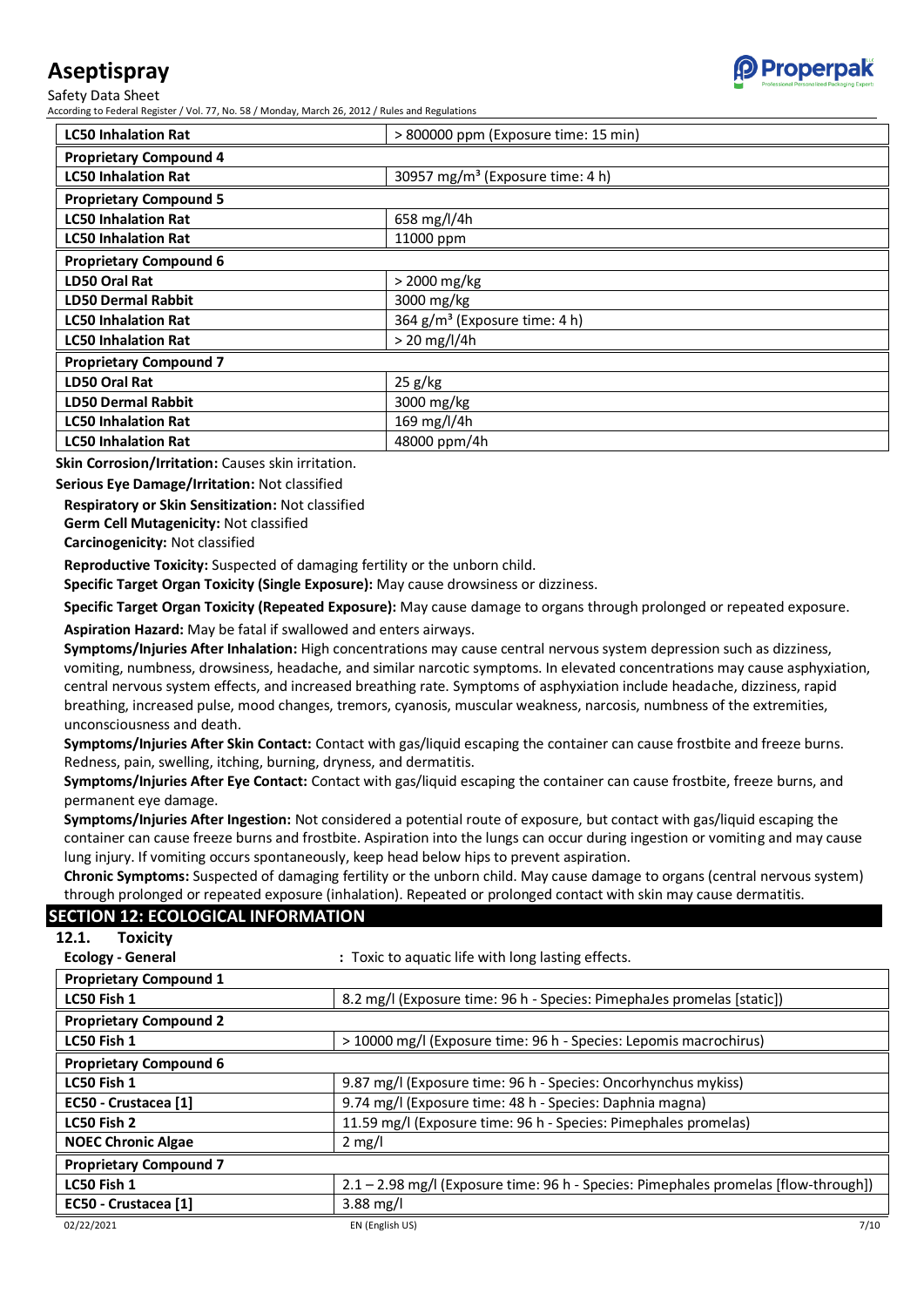# **Properpak**

# **Aseptispray**

Safety Data Sheet According to Federal Register / Vol. 77, No. 58 / Monday, March 26, 2012 / Rules and Regulations

| <b>Persistence and Degradability</b><br>12.2.     |                                                         |
|---------------------------------------------------|---------------------------------------------------------|
| Asetpispray                                       |                                                         |
| <b>Persistence and Degradability</b>              | May cause long-term adverse effects in the environment. |
| <b>Bioaccumulative Potential</b><br>12.3.         |                                                         |
| Asetpispray                                       |                                                         |
| <b>Bioaccumulative Potential</b>                  | Not established.                                        |
| <b>Proprietary Compound 2</b>                     |                                                         |
| Partition coefficient n-octanol/water (Log        | > 6                                                     |
| Pow)                                              |                                                         |
| <b>Proprietary Compound 3</b>                     |                                                         |
| Partition coefficient n-octanol/water (Log<br>2.3 |                                                         |
| Pow)                                              |                                                         |
| <b>Proprietary Compound 4</b>                     |                                                         |
| Partition coefficient n-octanol/water (Log        | 2.89                                                    |
| Pow)                                              |                                                         |
| <b>Proprietary Compound 5</b>                     |                                                         |
| <b>BCF Fish 1</b>                                 | $1.57 - 1.97$                                           |
| Partition coefficient n-octanol/water (Log        | 2.88 (at 20 $^{\circ}$ C)                               |
| Pow)                                              |                                                         |
| <b>Proprietary Compound 6</b>                     |                                                         |
| Partition coefficient n-octanol/water (Log        | 3.39                                                    |
| Pow)                                              |                                                         |

**12.4. Mobility in Soil** No additional information available

#### **12.5. Other Adverse Effects**

**Other Information by Comment. 2.1 Section 1.1 Avoid release to the environment.** 

#### **SECTION 13: DISPOSAL CONSIDERATIONS**

#### **13.1. Waste Treatment Methods**

**Waste Disposal Recommendations:** Dispose of contents/container in accordance with local, regional, national, and international regulations. Do not pierce or burn, even after use.

**Additional Information:** Container may remain hazardous when empty. Continue to observe all precautions. Do not puncture or incinerate container.

**Ecology - Waste Materials:** Avoid release to the environment. This material is hazardous to the aquatic environment. Keep out of sewers and waterways.

#### **SECTION 14: TRANSPORT INFORMATION**

The shipping description(s) stated herein were prepared in accordance with certain assumptions at the time the SDS was authored, and can vary based on a number of variables that may or may not have been known at the time the SDS was issued.

#### **14.1. In Accordance with DOT**

| <b>Proper Shipping Name</b>   | : AEROSOLS |  |
|-------------------------------|------------|--|
| <b>Hazard Class</b>           | : 2.1      |  |
| <b>Identification Number</b>  | : UN1950   |  |
| Label Codes                   | : 2.1      |  |
| <b>ERG Number</b>             | : 126      |  |
| 14.2. In Accordance with IMDG |            |  |
| <b>Proper Shipping Name</b>   | : AEROSOLS |  |
| <b>Hazard Class</b>           | : 2        |  |
| <b>Division</b>               | : 2.1      |  |
| <b>Identification Number</b>  | : UN1950   |  |
| <b>Label Codes</b>            | : 2.1      |  |
| EmS-No. (Fire)                | : F-D      |  |
| EmS-No. (Spillage)            | : S-U      |  |
| $1.4.2$ $1.4.2$ $1.4.7$       |            |  |

#### **14.3. In Accordance with IATA**

| <b>Proper Shipping Name</b>  | : AEROSOLS, FLAMMABLE |
|------------------------------|-----------------------|
| <b>Identification Number</b> | : UN1950              |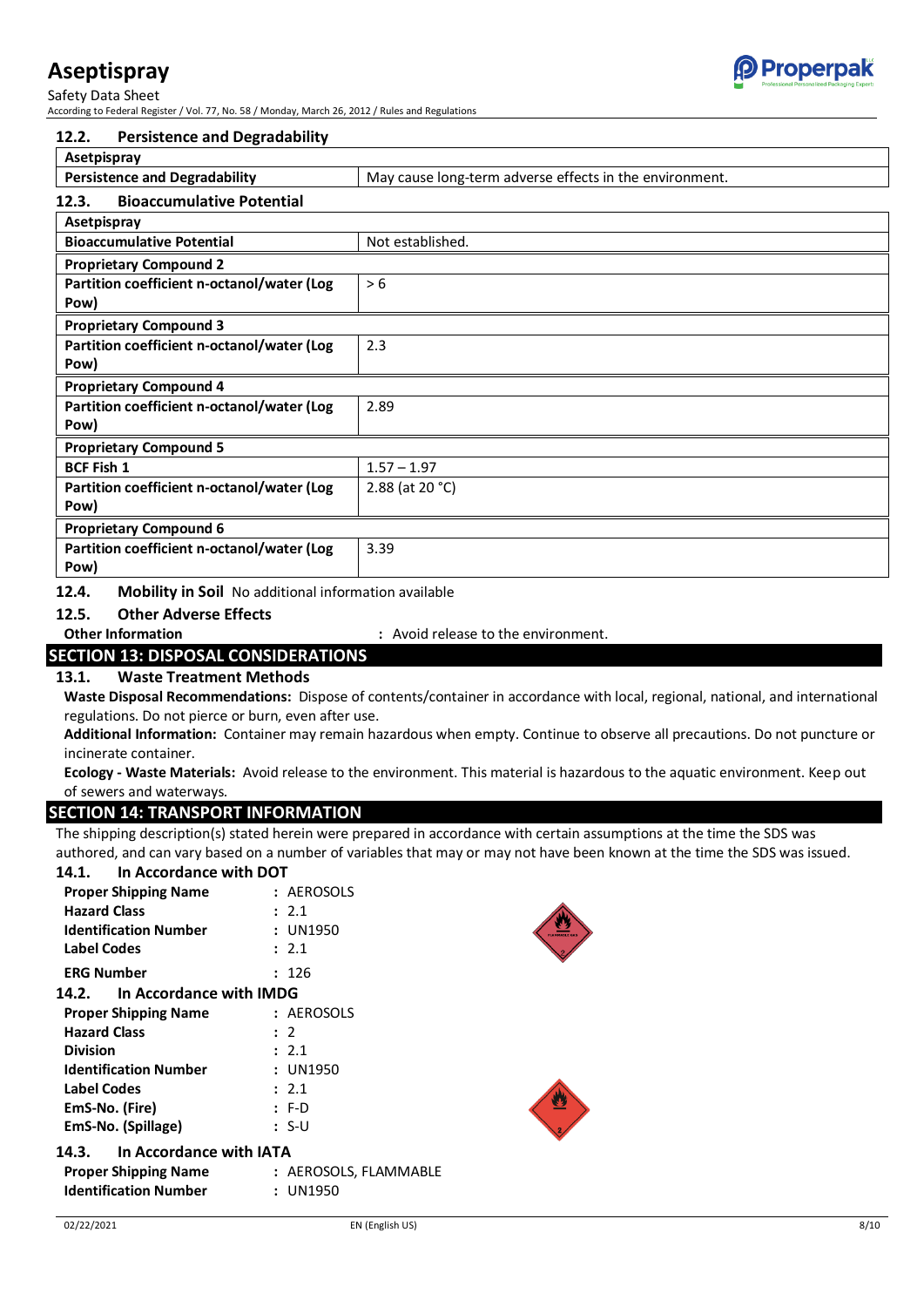Safety Data Sheet



According to Federal Register / Vol. 77, No. 58 / Monday, March 26, 2012 / Rules and Regulations

**Hazard Class :** 2 **Label Codes :** 2.1



| <b>Division</b>        | : 2.1 |
|------------------------|-------|
| <b>ERG Code (IATA)</b> | : 10L |

# **SECTION 15: REGULATORY INFORMATION**

| <b>US Federal Regulations</b><br>15.1.                                    |                                                                    |  |  |
|---------------------------------------------------------------------------|--------------------------------------------------------------------|--|--|
| Asetpispray                                                               |                                                                    |  |  |
| SARA Section 311/312 Hazard Classes                                       | Physical hazard - Gas under pressure                               |  |  |
|                                                                           | Health hazard - Specific target organ toxicity (single or repeated |  |  |
|                                                                           | exposure)                                                          |  |  |
|                                                                           | Health hazard - Reproductive toxicity                              |  |  |
|                                                                           | Health hazard - Skin corrosion or Irritation                       |  |  |
|                                                                           | Physical hazard - Flammable (gases, aerosols, liquids, or solids)  |  |  |
|                                                                           | Health hazard - Aspiration hazard                                  |  |  |
|                                                                           | Health hazard - Simple asphyxiant                                  |  |  |
| <b>Proprietary Compound 1</b>                                             |                                                                    |  |  |
| Listed on the United States TSCA (Toxic Substances Control Act) inventory |                                                                    |  |  |
| <b>Proprietary Compound 2</b>                                             |                                                                    |  |  |
| Listed on the United States TSCA (Toxic Substances Control Act) inventory |                                                                    |  |  |
| <b>Proprietary Compound 3</b>                                             |                                                                    |  |  |
| Listed on the United States TSCA (Toxic Substances Control Act) inventory |                                                                    |  |  |
| <b>Proprietary Compound 4</b>                                             |                                                                    |  |  |
| Listed on the United States TSCA (Toxic Substances Control Act) inventory |                                                                    |  |  |
| <b>Proprietary Compound 5</b>                                             |                                                                    |  |  |
| Listed on the United States TSCA (Toxic Substances Control Act) inventory |                                                                    |  |  |
| <b>Proprietary Compound 6</b>                                             |                                                                    |  |  |
| Listed on the United States TSCA (Toxic Substances Control Act) inventory |                                                                    |  |  |
| <b>Proprietary Compound 7</b>                                             |                                                                    |  |  |
| Listed on the United States TSCA (Toxic Substances Control Act) inventory |                                                                    |  |  |
| Subject to reporting requirements of United States SARA Section 313       |                                                                    |  |  |
| <b>CERCLA RQ</b>                                                          | 5000 lb                                                            |  |  |
| <b>SARA Section 313 - Emission Reporting</b><br>1 %                       |                                                                    |  |  |

#### **15.2. US State Regulations**

| <b>Proprietary Compound 3</b>                              |
|------------------------------------------------------------|
| U.S. - New Jersey - Right to Know Hazardous Substance List |
| U.S. - Pennsylvania - RTK (Right to Know) List             |
| U.S. - Massachusetts - Right To Know List                  |
| <b>Proprietary Compound 4</b>                              |
| U.S. - New Jersey - Right to Know Hazardous Substance List |
| U.S. - Pennsylvania - RTK (Right to Know) List             |
| U.S. - Massachusetts - Right To Know List                  |
| <b>Proprietary Compound 5</b>                              |
| U.S. - New Jersey - Right to Know Hazardous Substance List |
| U.S. - Pennsylvania - RTK (Right to Know) List             |
| U.S. - Massachusetts - Right To Know List                  |
| <b>Proprietary Compound 6</b>                              |
| U.S. - New Jersey - Right to Know Hazardous Substance List |
| U.S. - Pennsylvania - RTK (Right to Know) List             |
| U.S. - Massachusetts - Right To Know List                  |
| <b>Proprietary Compound 7</b>                              |